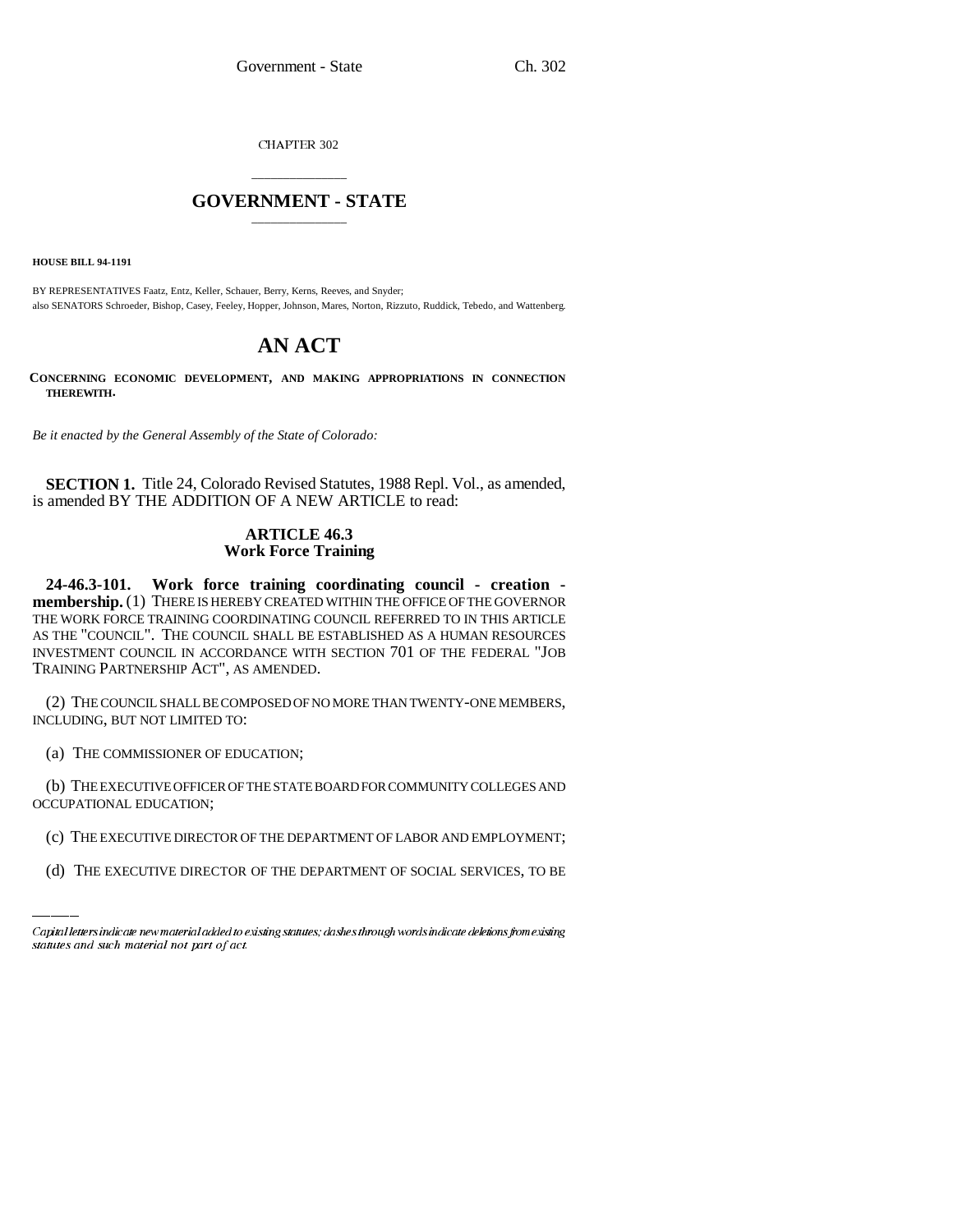REPLACED ON JULY 1, 1994, BY THE EXECUTIVE DIRECTOR OF THE DEPARTMENT OF HUMAN SERVICES;

(e) THE DIRECTOR OF THE GOVERNOR'S JOB TRAINING OFFICE;

(f) THE DIRECTOR OF THE OFFICE OF BUSINESS DEVELOPMENT;

(g) A REPRESENTATIVE OF LOCAL PUBLIC EDUCATION APPOINTED BY THE GOVERNOR;

(h) A REPRESENTATIVE OF AN INSTITUTION OF HIGHER EDUCATION APPOINTED BY THE GOVERNOR;

(i) A REPRESENTATIVE OF A SECONDARY OR POSTSECONDARY VOCATIONAL EDUCATION INSTITUTION APPOINTED BY THE GOVERNOR;

(j) TWO REPRESENTATIVES OF COMMUNITY-BASED ORGANIZATIONS APPOINTED BY THE GOVERNOR;

(k) THREE REPRESENTATIVES OF BUSINESS AND INDUSTRY APPOINTED BY THE GOVERNOR;

(l) THREE REPRESENTATIVES OF ORGANIZED LABOR APPOINTED BY THE GOVERNOR; AND

(m) THREE LOCAL ELECTED OFFICIALS APPOINTED BY THE GOVERNOR.

(3) THE GOVERNOR MAY APPOINT A CHAIRPERSON OF THE COUNCIL FROM AMONG ITS MEMBERS OR FROM OUTSIDE THE COUNCIL IN THE GOVERNOR'S DISCRETION.

(4) THE INITIAL APPOINTED MEMBERS OF THE COUNCIL SHALL SERVE FOR STAGGERED TERMS OF ONE, TWO, AND THREE YEARS, AS SPECIFIED BY THE GOVERNOR IN MAKING THE APPOINTMENTS. THEREAFTER, APPOINTED MEMBERS SHALL SERVE FOR TERMS OF THREE YEARS.

(5) IN MAKING APPOINTMENTS PURSUANT TO THIS SECTION, THE GOVERNOR SHALL ENDEAVOR TO ENSURE THAT THE MEMBERSHIP OF THE COUNCIL REFLECTS THE REGIONAL AND ETHNIC DIVERSITY OF THE STATE AND INCLUDES REPRESENTATIVES OF RURAL AREAS OF THE STATE.

(6) THE COUNCIL SHALL MEET AT LEAST QUARTERLY.

**24-46.3-102. Council - duties and functions.** (1) IT IS THE RESPONSIBILITY OF THE COUNCIL TO ADVISE THE GOVERNOR AND THE GENERAL ASSEMBLY CONCERNING THE EMPLOYMENT AND TRAINING NEEDS OF THE STATE OF COLORADO.

(2) THE COUNCIL SHALL DEVELOP A COMPREHENSIVE WORK FORCE EMPLOYMENT AND TRAINING PLAN WHICH SHALL:

(a) IDENTIFY THE TRAINING AND EMPLOYMENT NEEDS OF THE COLORADO WORK FORCE AND RECOMMEND STEPS FOR MEETING THOSE NEEDS;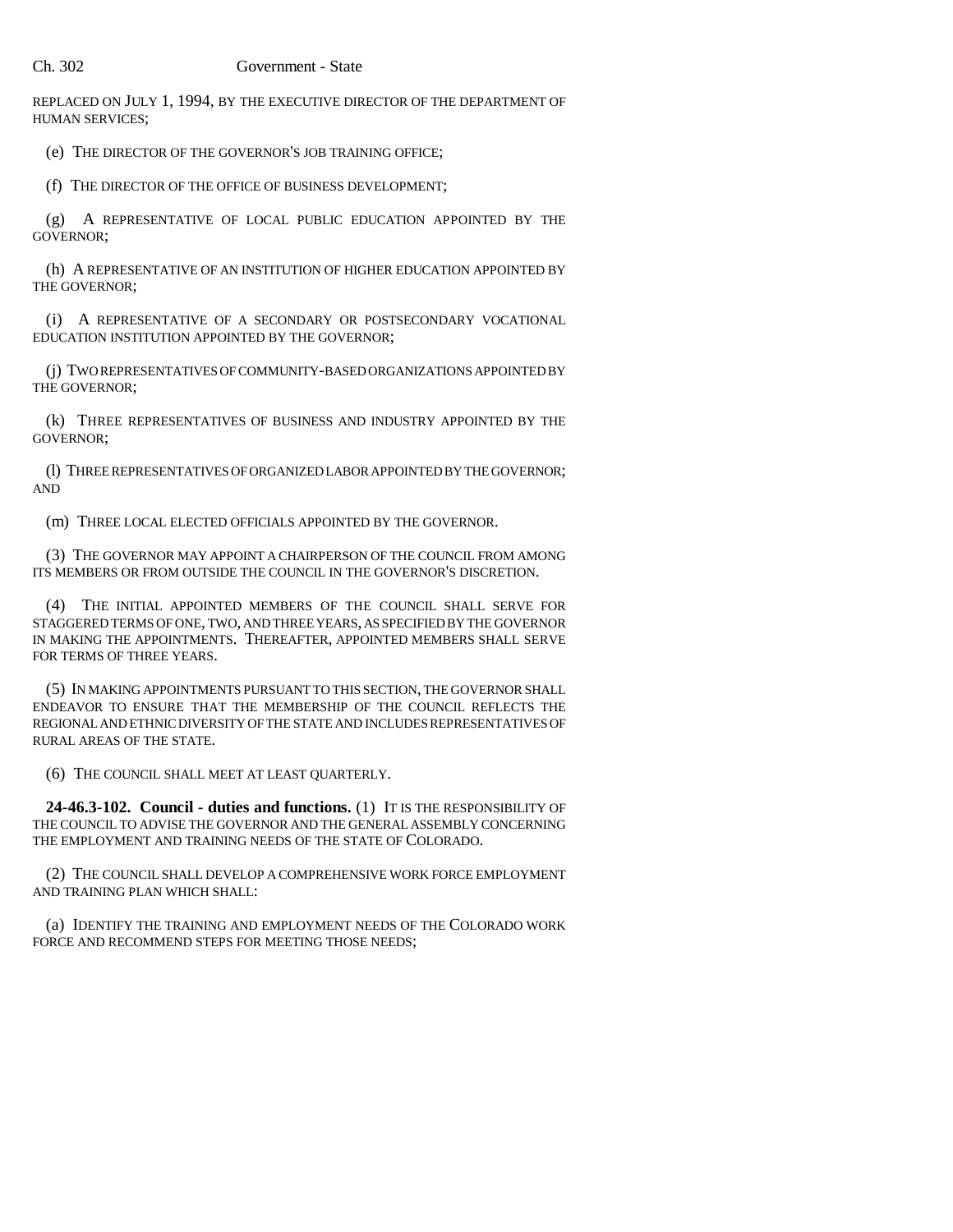(b) ESTABLISH GOALS FOR THE DEVELOPMENT AND COORDINATION OF EDUCATION, EMPLOYMENT, AND TRAINING SYSTEMS IN THE STATE OF COLORADO;

(c) EVALUATE ALL STATE TRAINING PROGRAMS AND DETERMINE HOW WELL THE PROGRAMS ARE MEETING TRAINING NEEDS OF THE STATE OF COLORADO;

(d) MAKE RECOMMENDATIONS CONCERNING THE ORGANIZATIONAL STRUCTURE WHICH WILL BEST DELIVER EMPLOYMENT AND TRAINING SERVICES; AND

(e) MAKE RECOMMENDATIONS CONCERNING TRAINING PROGRAMS, INCLUDING APPRENTICESHIP AND YOUTH APPRENTICESHIP PROGRAMS.

(3) THE PLAN AND THE RECOMMENDATIONS REQUIRED TO BE MADE BY THE COUNCIL PURSUANT TO SUBSECTION (2) OF THIS SECTION SHALL BE PRESENTED TO THE GOVERNOR AND THE GENERAL ASSEMBLY NO LATER THAN JULY 1, 1995, FOR MODIFICATION, ADOPTION, IMPLEMENTATION, OR ANY COMBINATION THEREOF DURING THE 1996 REGULAR LEGISLATIVE SESSION. IF THE COUNCIL FINDS THAT THE RECOMMENDATIONS CANNOT BE IMPLEMENTED WITHOUT STATUTORY CHANGES, THE PROPOSED CHANGES SHALL BE INCLUDED IN THE RECOMMENDATIONS MADE TO THE GOVERNOR AND THE GENERAL ASSEMBLY.THE COUNCIL SHALL PRESENT A PROGRESS REPORT ON THE DEVELOPMENT OF THE WORK FORCE EMPLOYMENT AND TRAINING PLAN TO THE ECONOMIC DEVELOPMENT ADVISORY BOARD NO LATER THAN APRIL 1, 1995.

(4) IT IS THE INTENT OF THE GENERAL ASSEMBLY THAT THE COUNCIL SEEK FEDERAL FUNDING TO SUPPORT ITS ACTIVITIES TO THE FULLEST EXTENT POSSIBLE.

**SECTION 2.** 24-49-101 (2), Colorado Revised Statutes, 1988 Repl. Vol., as amended, is amended to read:

**24-49-101. Colorado economic development advisory board - creation membership.** (2) The board shall consist of eight members from the private sector recognized for expertise in business development, capital or finance development, rural development, small business, transportation, and labor, which may include a private sector member of the Colorado economic development commission. Four of such members shall be appointed by the governor; two members shall be appointed by the speaker of the house of representatives; and two members shall be appointed by the president of the senate. NO MORE THAN FIVE APPOINTED MEMBERS SHALL BE FROM THE SAME POLITICAL PARTY.

**SECTION 3.** 24-49-102 (1) (c) (III) and (4), Colorado Revised Statutes, 1988 Repl. Vol., as amended, are amended, and the said 24-49-102 (1) is further amended BY THE ADDITION OF A NEW PARAGRAPH, to read:

**24-49-102. Powers, duties, and functions of the Colorado economic development advisory board - repeal.** (1) The Colorado economic development advisory board shall have the following powers, duties, and functions:

(b.5) (I) TO DEVELOP AN ECONOMIC DEVELOPMENT STRATEGIC PLAN THAT ADDRESSES THE ECONOMIC, EDUCATIONAL, ENVIRONMENTAL, AND REGIONAL NEEDS OF THE STATE OF COLORADO IN ACCORDANCE WITH THE PROVISIONS OF SECTION 24-49-103.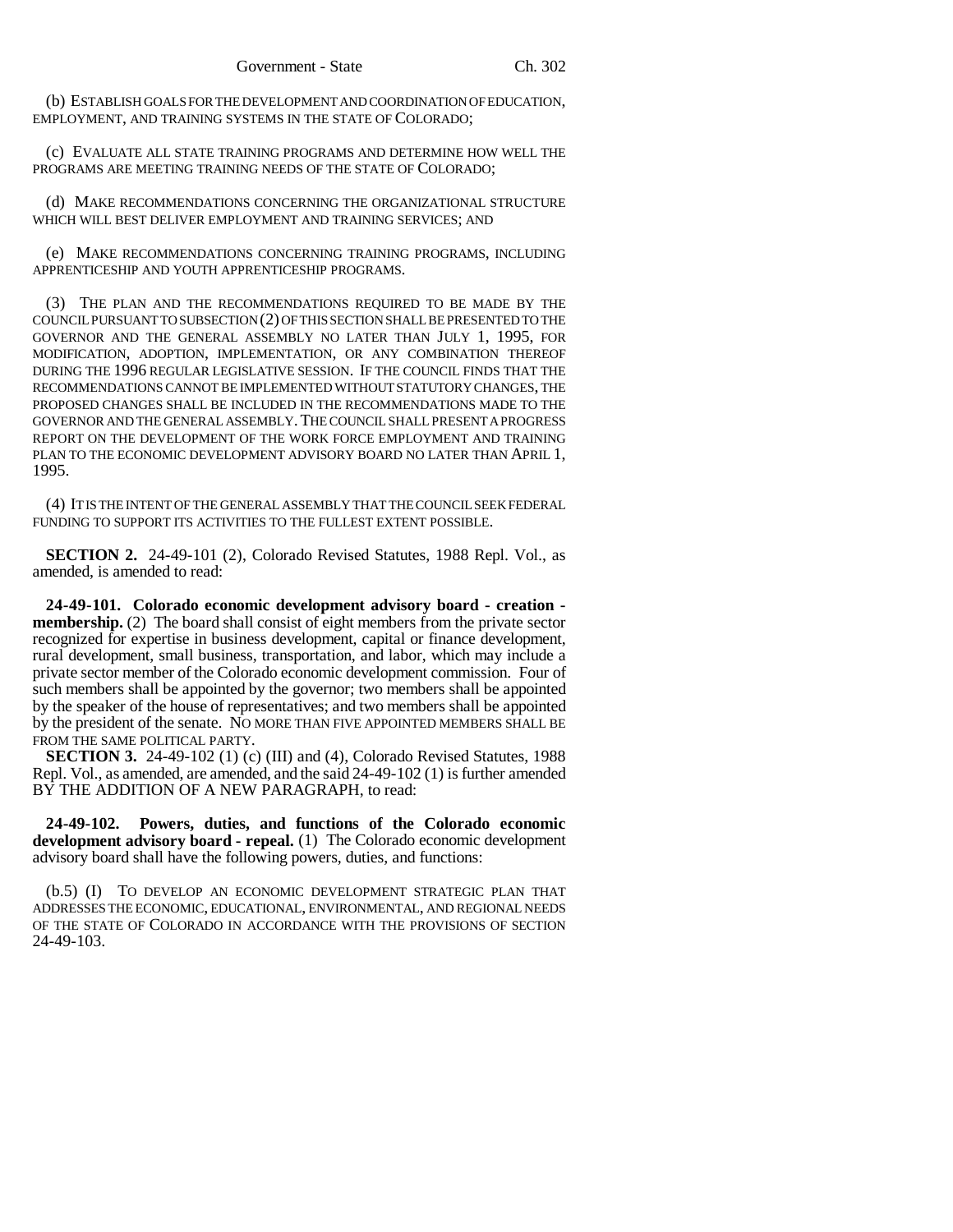(II) THIS PARAGRAPH (b.5) IS REPEALED, EFFECTIVE JULY 1, 1997.

(c) To review, evaluate, and make recommendations concerning:

#### (III) The state's strategic economic development plan;

(4) Staff assistance for the board shall be provided JOINTLY by the office of business development OFFICES OF STATE PLANNING AND BUDGETING AND THE LEGISLATIVE COUNCIL.

**SECTION 4.** 24-49-102, Colorado Revised Statutes, 1988 Repl. Vol., as amended, is amended BY THE ADDITION OF A NEW SUBSECTION to read:

**24-49-102. Powers, duties, and functions of the Colorado economic development advisory board - repeal.** (2.5) THE ADVISORY BOARD SHALL CONSULT WITH THE CHAIR AND VICE-CHAIR OF THE COLORADO ECONOMIC DEVELOPMENT COMMISSION AND THE CHAIR AND VICE-CHAIR OF THE WORK FORCE TRAINING COORDINATING COUNCIL IN PERFORMING ITS DUTIES WITH RESPECT TO THE STATE'S ECONOMIC DEVELOPMENT STRATEGIC PLAN.

**SECTION 5.** Article 49 of title 24, Colorado Revised Statutes, 1988 Repl. Vol., as amended, is amended BY THE ADDITION OF THE FOLLOWING NEW SECTIONS to read:

**24-49-103. Economic development strategic plan - preparation - contents annual report - repeal.** (1) THE ECONOMIC DEVELOPMENT ADVISORY BOARD SHALL DEVELOP AN ECONOMIC DEVELOPMENT STRATEGIC PLAN THAT ADDRESSES THE CURRENT AND PROJECTED ECONOMIC DEVELOPMENT NEEDS OF THE STATE OF COLORADO AND THE REGIONS WITHIN THE STATE AND SUBMIT THE PLAN TO THE GOVERNOR AND THE GENERAL ASSEMBLY NO LATER THAN JULY 1, 1995, FOR MODIFICATION, ADOPTION, IMPLEMENTATION, OR ANY COMBINATION THEREOF DURING THE 1996 REGULAR LEGISLATIVE SESSION. THE STRATEGIC PLAN SHALL INCLUDE, BUT NOT BE LIMITED TO, THE FOLLOWING:

(a) RECOMMENDED SHORT- AND LONG-TERM GOALS FOR THE ECONOMIC HEALTH AND STABILITY OF THE STATE AND RECOMMENDED GOALS, PRIORITIES, AND PROGRAM STANDARDS FOR STATE PROGRAMS AND POLICIES RELATED TO ECONOMIC DEVELOPMENT, INCLUDING, BUT NOT LIMITED TO, ECONOMIC DEVELOPMENT MARKETING, WORK FORCE EDUCATION AND TRAINING, ENVIRONMENTAL AND OTHER REGULATION, INFRASTRUCTURE IMPROVEMENTS, TAX POLICY, AND CAPITAL FORMATION;

(b) EVALUATION OF THE EFFECTIVENESS OF CURRENT STATE ECONOMIC DEVELOPMENT PROGRAMS AND POLICIES BASED ON THE GOALS, PRIORITIES, AND PROGRAM STANDARDS RECOMMENDED PURSUANT TO PARAGRAPH (a) OF THIS SUBSECTION (1); AND

(c) PROPOSED CHANGES IN THE ADMINISTRATION OF STATE ECONOMIC DEVELOPMENT PROGRAMS THAT WILL SUFFICIENTLY ENHANCE THEIR EFFECTIVENESS.

(2) IN CARRYING OUT ITS DUTIES UNDER THIS SECTION, THE BOARD SHALL: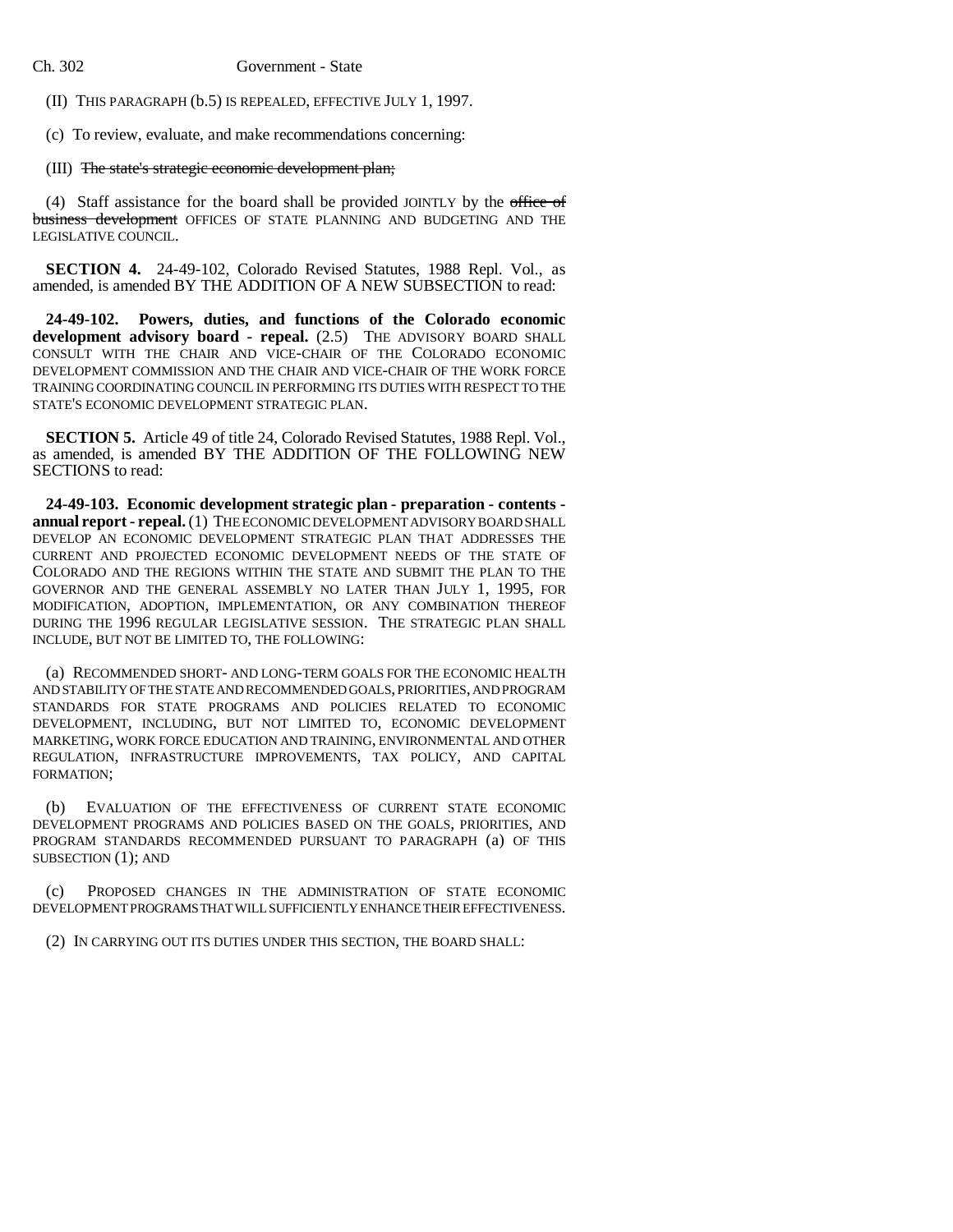(a) SEEK INFORMATION AND TESTIMONY FROM PROFESSIONAL ASSOCIATIONS, INDUSTRY AND ACADEMIC GROUPS, AND OTHER INSTITUTIONS WITH KNOWLEDGE OF AND INTEREST IN ECONOMIC DEVELOPMENT AND PLANNING AND FROM INDIVIDUALS WHO ARE EITHER CERTIFIED BY THE AMERICAN ECONOMIC DEVELOPMENT COUNCIL OR WHO HAVE AT LEAST FIVE YEARS OF PROFESSIONAL EXPERIENCE IN ECONOMIC DEVELOPMENT AND PLANNING;

(b) SEEK ASSISTANCE AND RECOMMENDATIONS FROM ALL STATE AND LOCAL AGENCIES AND OFFICES AND STATE EDUCATIONAL INSTITUTIONS THAT ADMINISTER ECONOMIC DEVELOPMENT PROGRAMS IN THE STATE CONCERNING THE ECONOMIC NEEDS OF THE STATE AND THE DEVELOPMENT AND IMPLEMENTATION OF THE STRATEGIC PLAN;

(c) ENSURE THAT THE PLAN RECOGNIZES AND ACCOMMODATES THE DIFFERENCES IN NEEDS AND OPPORTUNITIES IN THE VARIOUS REGIONS OF COLORADO, EVALUATES THE EFFECTIVENESS OF STATE ECONOMIC DEVELOPMENT PROGRAMS IN SATISFYING THE REGIONAL NEEDS, AND MAKES RECOMMENDATIONS FOR PROGRAM CHANGES WHICH WOULD ENHANCE REGIONAL ECONOMIC DEVELOPMENT SUPPORT.

(3) STAFF FOR EACH PROGRAM TO BE INCLUDED IN THE ECONOMIC DEVELOPMENT STRATEGIC PLAN SHALL COOPERATE WITH THE ECONOMIC DEVELOPMENT ADVISORY BOARD IN THE DEVELOPMENT OF THE PLAN.

(4) THIS SECTION IS REPEALED, EFFECTIVE JULY 1, 1997.

**24-49-104. Economic development program performance criteria legislative declaration - repeal.** (1) THE GENERAL ASSEMBLY HEREBY FINDS, DETERMINES, AND DECLARES THAT A COMPREHENSIVE AND COORDINATED ECONOMIC DEVELOPMENT STRATEGIC PLAN REQUIRES THAT EXISTING STATE ECONOMIC DEVELOPMENT PROGRAMS AND POLICIES, AS WELL AS NEWLY CREATED PROGRAMS AND POLICIES, DEVELOP AND USE COMMON PROGRAM PERFORMANCE CRITERIA. THE CREATION AND USE OF SUCH CRITERIA PROVIDE ELECTED OFFICIALS AND PROGRAM MANAGERS WITH THE NECESSARY INFORMATION TO DETERMINE THE EFFECTIVE AND EFFICIENT USE OF PUBLIC FUNDS FOR ECONOMIC DEVELOPMENT PURPOSES. IT IS, THEREFORE, THE INTENT OF THE GENERAL ASSEMBLY THAT THE ECONOMIC DEVELOPMENT ADVISORY BOARD, AS PART OF THE STRATEGIC PLAN DEVELOPED PURSUANT TO SECTION 24-49-103 AND AFTER CONSULTATION WITH MANAGERS OF STATE ECONOMIC DEVELOPMENT PROGRAMS THAT ARE PART OF THE ECONOMIC DEVELOPMENT STRATEGIC PLAN, SHALL RECOMMEND MEASURABLE, RESULT-ORIENTED PERFORMANCE CRITERIA CONSISTENT WITH THIS SECTION.

(2) THE PROGRAM PERFORMANCE CRITERIA RECOMMENDED BY THE ECONOMIC DEVELOPMENT ADVISORY BOARD SHALL BE BASED ON FACTORS INCLUDING BUT NOT LIMITED TO THOSE SET FORTH IN SUBSECTIONS (3) AND (4) OF THIS SECTION.

(3) IN THE DEVELOPMENT AND EVALUATION OF THE CRITERIA PROPOSED FOR EACH ECONOMIC DEVELOPMENT PROGRAM, PRIMARY CONSIDERATION SHALL BE GIVEN TO:

(a) THE DEGREE TO WHICH THE PROGRAM AND ITS PRODUCTS AND SERVICES ENCOURAGE PROGRAM PARTICIPANTS TO CONSIDER AND EMPLOY PRACTICES BASED ON THE HIGHEST INTERNATIONAL STANDARDS IN THEIR INDUSTRY, WHETHER THOSE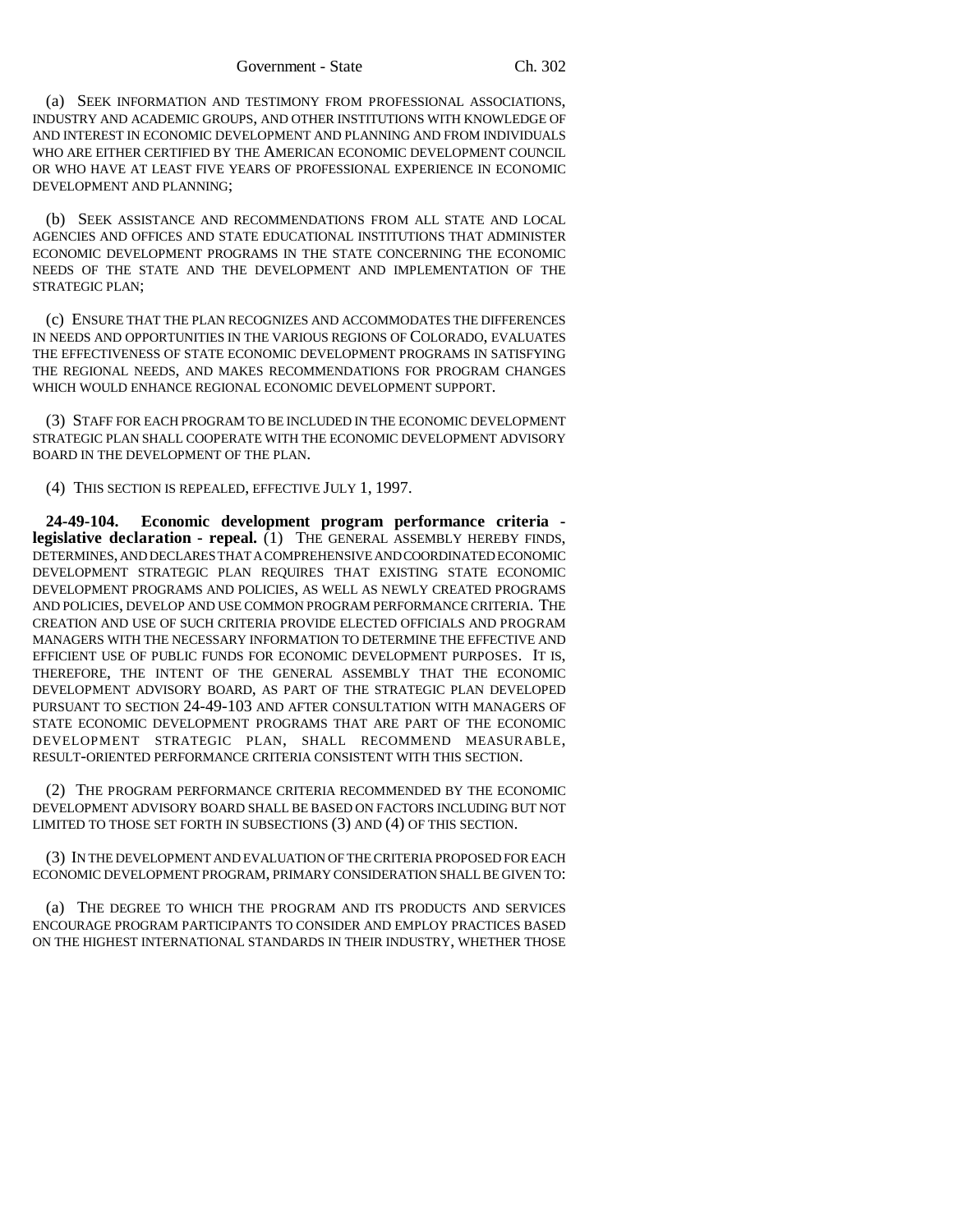### Ch. 302 Government - State

PRACTICES INVOLVE PRODUCT QUALITY, INCREASED PRODUCTIVITY, IMPROVED MANAGEMENT PRACTICES, APPLICATION OF TECHNOLOGY, OR OTHER PRACTICES THAT IMPROVE AN INDUSTRY'S GLOBAL COMPETITIVENESS;

(b) THE LEVEL OF RESOURCES, WHETHER MONETARY OR IN-KIND, CONTRIBUTED TO THE PROGRAM BY THOSE PARTICIPATING IN THE PROGRAM; AND

(c) THE NUMBER OF FIRMS JOINTLY PARTICIPATING IN THE PROGRAM.

(4) IN THE DEVELOPMENT AND EVALUATION OF THE CRITERIA PROPOSED FOR EACH ECONOMIC DEVELOPMENT PROGRAM, SECONDARY CONSIDERATION SHALL BE GIVEN TO:

(a) THE EXTENT TO WHICH THE PROGRAM INCREASES THE EXPORT OF PRODUCTS AND SERVICES FROM THE STATE TO NATIONAL AND INTERNATIONAL MARKETS;

(b) THE EXTENT TO WHICH THE PROGRAM ASSISTS INDUSTRIES WITH PRODUCTS AND SERVICES THAT SUBSTITUTE FOR PRODUCTS AND SERVICES THAT WOULD OTHERWISE BE IMPORTED INTO THE STATE;

(c) THE EXTENT TO WHICH THE PROGRAM INVOLVES INCREASING THE VALUE-ADDED COMPONENT OF THE INDUSTRY'S PRODUCTS AND SERVICES;

(d) THE DEGREE TO WHICH THE PROGRAM COMPLEMENTS THE STATE'S ECONOMIC STRENGTHS OR ADDRESSES THE STATE'S ECONOMIC WEAKNESSES;

(e) THE EXTENT TO WHICH THE PROGRAM IMPROVES THE DIVERSIFICATION OF THE STATE'S ECONOMIC BASE; AND

(f) THE DEGREE TO WHICH THE PROGRAM SUPPORTS OR ENCOURAGES THE CREATION OF JOBS THAT PAY WAGES ABOVE THE NATIONAL OR COLORADO AVERAGE FOR THE INDUSTRY.

(5) IN EVALUATING ECONOMIC DEVELOPMENT PROGRAMS, PROGRAM MANAGERS AND THE BOARD SHALL ALSO CONSIDER THE EXTENT TO WHICH THE PROGRAM INVOLVES OTHER GOVERNMENT SERVICES OR PROGRAMS THAT ARE NOT USUALLY ASSOCIATED WITH AN ECONOMIC DEVELOPMENT PROGRAM, INCLUDING, BUT NOT LIMITED TO, MODIFICATION OF PROCEDURES FOR OBTAINING BUSINESS PERMITS, COORDINATION WITH LOCAL ECONOMIC DEVELOPMENT PROGRAMS, AND PLANS FOR INFRASTRUCTURE IMPROVEMENTS.

(6) THE PROGRAM PERFORMANCE CRITERIA RECOMMENDED FOR A SPECIFIC ECONOMIC DEVELOPMENT PROGRAM SHALL GIVE CONSIDERATION TO THE UNIQUENESS OF THE PROGRAM'S CLIENTELE AND PRACTICES.

(7) THIS SECTION IS REPEALED, EFFECTIVE JULY 1, 1997.

**24-49-105. Local economic development - participation in federal programs.** ANY LOCAL GOVERNMENT MAY PARTICIPATE IN FEDERAL PROGRAMS TO DEVELOP NEW BUSINESS, EXPAND EXISTING BUSINESS, OR PROMOTE ECONOMIC DEVELOPMENT WITHIN ITS JURISDICTION. ANY LOCAL GOVERNMENT PARTICIPATING IN SUCH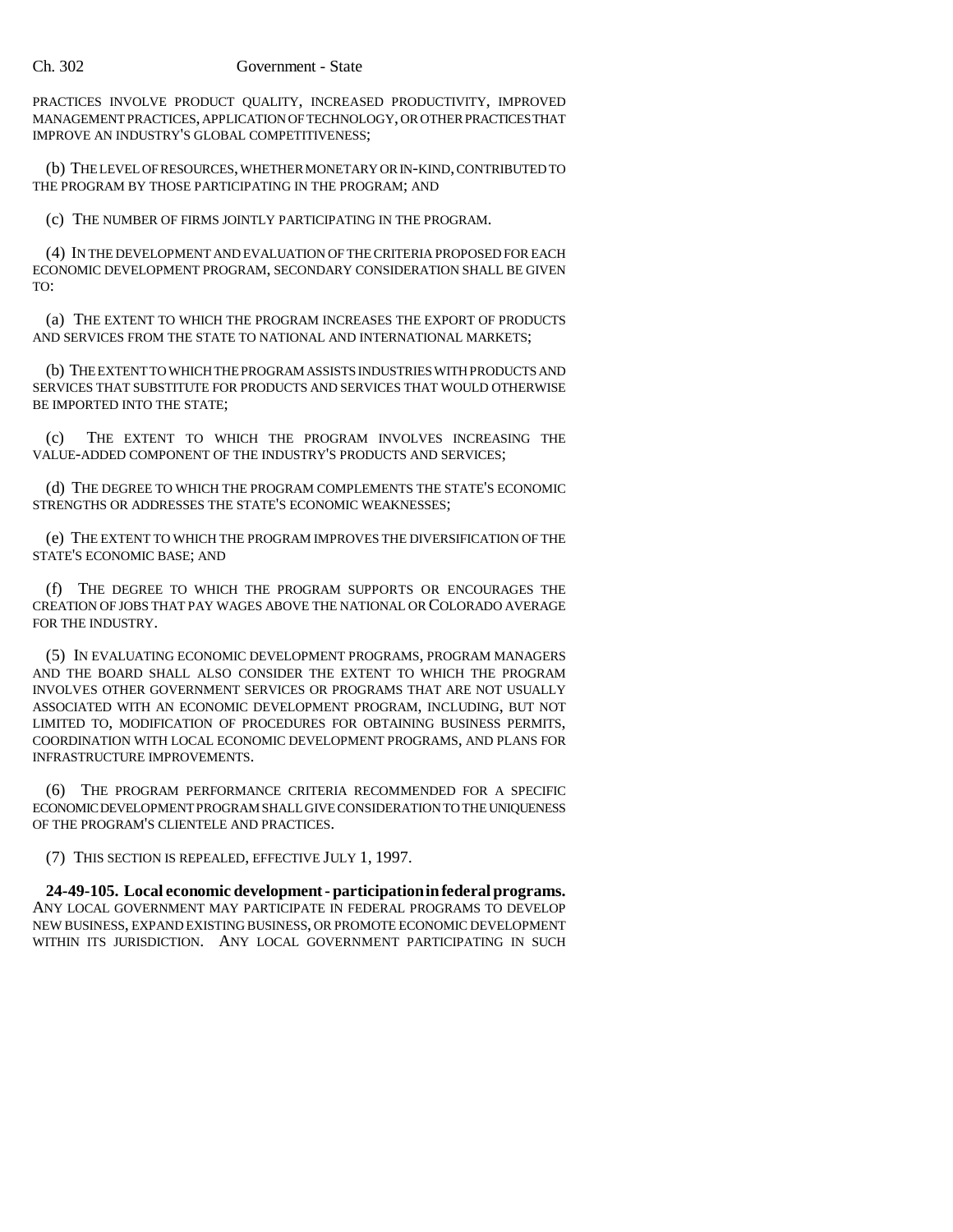PROGRAMS MAY ENTER INTO CONTRACTS FOR THE ADMINISTRATION OF SUCH PROGRAMS AND EXPEND MONEYS AS REQUIRED FOR PARTICIPATION IN SUCH PROGRAMS.

**SECTION 6.** 2-3-1401 (3), Colorado Revised Statutes, 1980 Repl. Vol., as amended, is repealed as follows:

**2-3-1401. Oversight of economic development activities of state - business affairs and labor committees of senate and house of representatives - reports from governor to joint budget committee on economic development programs.** (3) The governor's office shall develop and submit to the general assembly by January 1, 1990, a draft five-year economic development strategic plan. The governor's office, after consultation with the business affairs and labor committees of the senate and house of representatives, shall submit a final plan to the general assembly by July 1, 1990. This plan shall include a definition of economic development, the goals and objectives of the state's economic development plan, a listing in order of priority of recommendations for initiatives and their costs, and an evaluation of the effectiveness of current state economic development programs, policies, organization, and recommended changes. This plan shall be updated and may be amended annually.

**SECTION 7.** 24-48.5-101 (2) (g), Colorado Revised Statutes, 1988 Repl. Vol., as amended, is repealed as follows:

**24-48.5-101. Colorado office of business development - creation.** (2) The Colorado office of business development shall:

(g) Implement and update the targeted industries study;

**SECTION 8.** 43-1-1103, Colorado Revised Statutes, 1993 Repl. Vol., is amended BY THE ADDITION OF A NEW SUBSECTION to read:

**43-1-1103. Transportation planning.** (6) AS PART OF THE STATEWIDE PLANNING PROCESS AS PRESCRIBED BY RULES AND REGULATIONS PROMULGATED BY THE COMMISSION PURSUANT TO SUBSECTION (5) OF THIS SECTION, THE DEPARTMENT SHALL REVIEW AND CONSIDER FOR INCLUSION IN THE STATEWIDE TRANSPORTATION PLAN ANY TRANSPORTATION IMPROVEMENT PROJECTS RELATED TO ECONOMIC DEVELOPMENT SET FORTH IN THE ECONOMIC DEVELOPMENT STRATEGIC PLAN DEVELOPED BY THE COLORADO ECONOMIC DEVELOPMENT ADVISORY BOARD PURSUANT TO SECTION 24-49-103, C.R.S.

**SECTION 9. Appropriations.** (1) In addition to any other appropriation, there is hereby appropriated, out of any moneys in the Colorado economic development fund created in section 24-46-105, Colorado Revised Statutes, not otherwise appropriated, to the office of the governor, for allocation to the Colorado work force training coordinating council, for the fiscal year beginning July 1, 1994, the sum of fifty thousand dollars (\$50,000), or so much thereof as may be necessary, for payment of costs incurred by the council in performing its functions pursuant to article 46.3 of title 24, Colorado Revised Statutes.

(2) In addition to any other appropriation, there is hereby appropriated, out of any moneys in the Colorado economic development fund created in section 24-46-105,